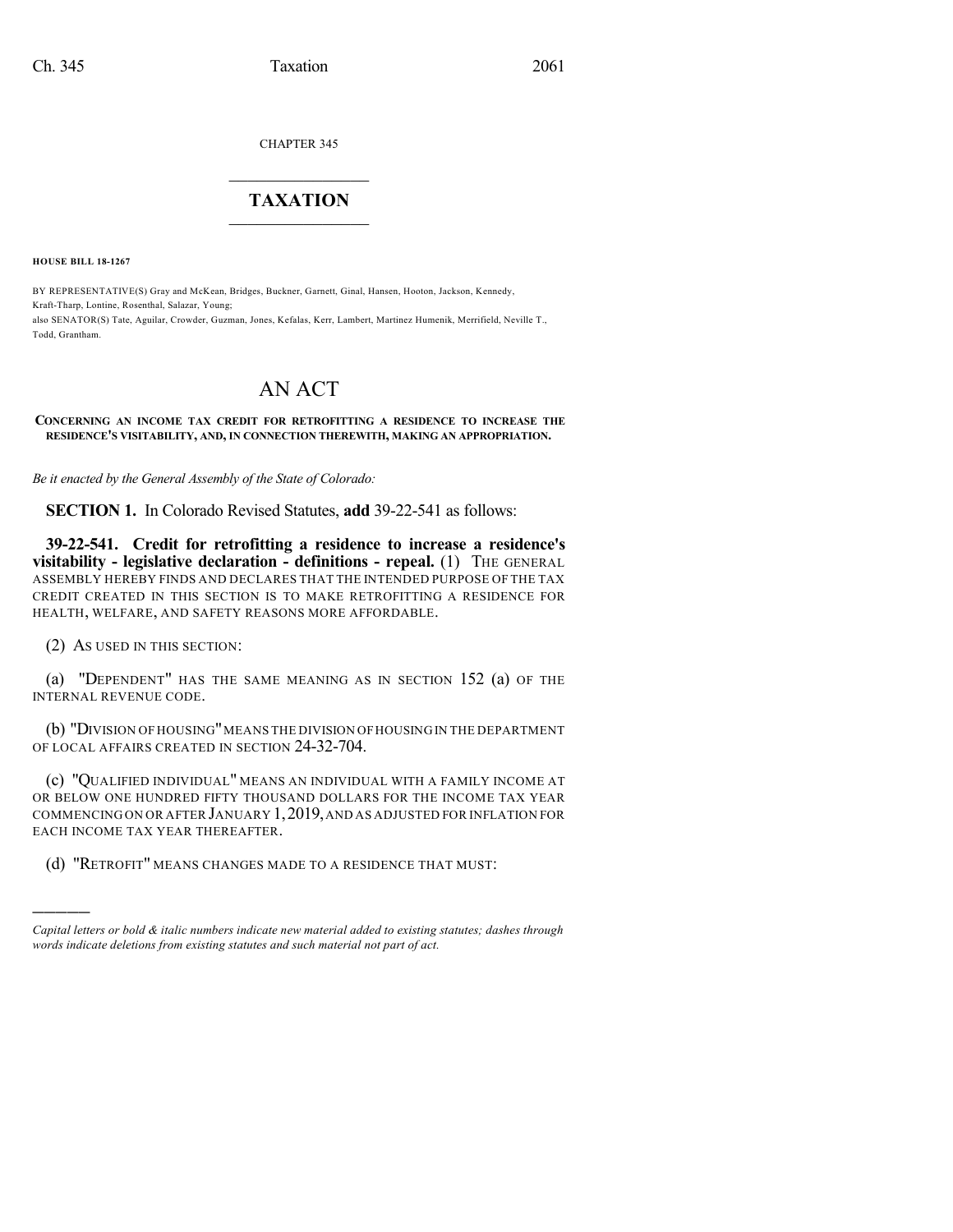(I) BE NECESSARY TO ENSURE THE HEALTH, WELFARE, AND SAFETY OF A QUALIFIED INDIVIDUAL;

(II) INCREASE THE RESIDENCE'S VISITABILITY;

(III) ENABLE GREATER ACCESSIBILITY AND INDEPENDENCE IN THE RESIDENCE FOR A QUALIFIED INDIVIDUAL;

(IV) BE REQUIRED DUE TO A QUALIFIED INDIVIDUAL'S ILLNESS, IMPAIRMENT, OR DISABILITY; AND

(V) ALLOW A QUALIFIED INDIVIDUAL TO AGE IN PLACE.

(e) "VISITABILITY" MEANS A MEASURE OF A RESIDENCE'S EASE OF ACCESS FOR PERSONS WITH DISABILITIES.

 $(3)$  (a) (I) EXCEPT AS PROVIDED IN SUBSECTION  $(3)$ (b)(III) OF THIS SECTION, FOR INCOME TAX YEARS COMMENCING ON OR AFTER JANUARY 1, 2019, BUT PRIOR TO JANUARY 1, 2024, AN INDIVIDUAL WHO RETROFITS OR HIRES SOMEONE TO RETROFIT THE INDIVIDUAL'S RESIDENCE AND WHO MEETS ANY ADDITIONAL REQUIREMENTS ESTABLISHED BY THE DIVISION OF HOUSING IS ALLOWED A CREDIT AGAINST THE INCOME TAXES IMPOSED BY THIS ARTICLE 22 IN AN AMOUNT EQUAL TO THE COST OF THE RETROFIT OR FIVE THOUSAND DOLLARS, WHICHEVER IS LESS.

THE DIVISION OF HOUSING SHALL CONSULT WITH STAKEHOLDERS IN ESTABLISHING ANY ADDITIONAL REQUIREMENTS FOR THE INCOME TAX CREDIT AS REQUIRED IN SUBSECTION  $(3)(a)(I)$  OF THIS SECTION.

(b) (I) THE DIVISION OF HOUSING IS RESPONSIBLE FOR ISSUING CREDIT CERTIFICATES TO QUALIFIED INDIVIDUALS.THE CREDIT CERTIFICATE MUST IDENTIFY THE TAXPAYER AND CERTIFY THAT THE INDIVIDUAL MEETS THE REQUIREMENTS SET FORTH IN THIS SECTION.

(II) TO CLAIM THE CREDIT UNDER THIS SECTION, THE INDIVIDUAL MUST INCLUDE THE CREDIT CERTIFICATE WITH THE INCOME TAX RETURN FILED WITH THE DEPARTMENT OF REVENUE.

(III) THE DIVISION OF HOUSING SHALL TRACK ALL THE CREDIT CERTIFICATES ISSUED UNDER THIS SECTION IN EACH INCOME TAX YEAR AND, WHEN THE TOTAL AMOUNT OF CREDIT CERTIFICATES ISSUED EQUALS ONE MILLION DOLLARS PER INCOME TAX YEAR,SHALL CEASE ISSUING CREDIT CERTIFICATES IN THAT INCOME TAX YEAR. UNTIL THE ONE MILLION DOLLAR PER INCOME TAX YEAR CAP IS REACHED, THE CREDIT CERTIFICATES SHALL BE ISSUED IN THE ORDER IN WHICH THEY ARE REQUESTED.

(4) IF THE AMOUNT OF THE CREDIT ALLOWED IN THIS SECTION EXCEEDS THE AMOUNT OF INCOME TAXES OTHERWISE DUE ON THE INDIVIDUAL'S INCOME IN THE INCOME TAX YEAR FOR WHICH THE CREDIT IS BEING CLAIMED, THE AMOUNT OF THE CREDIT NOT USED AS AN OFFSET AGAINST INCOME TAXES IN THE CURRENT INCOME TAX YEAR MAY BE CARRIED FORWARD AND USED AS A CREDIT AGAINST SUBSEQUENT